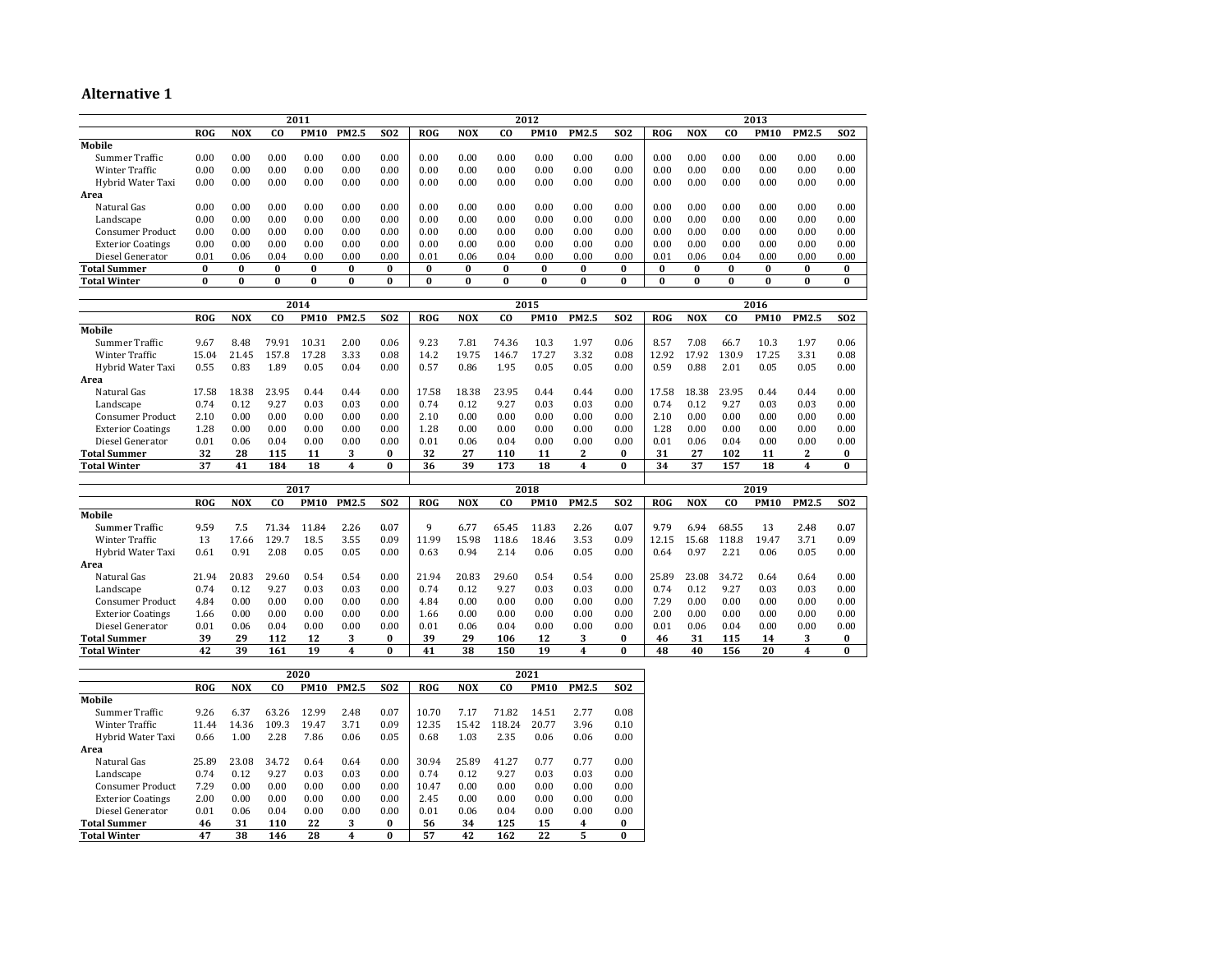|                          |              |            |                | 2011        |              |            |                 |            |           | 2012            |          |            |            |            |                | 2013        |          |            |
|--------------------------|--------------|------------|----------------|-------------|--------------|------------|-----------------|------------|-----------|-----------------|----------|------------|------------|------------|----------------|-------------|----------|------------|
|                          | <b>ROG</b>   | <b>NOX</b> | C <sub>0</sub> | <b>PM10</b> | <b>PM2.5</b> | <b>SO2</b> | <b>ROG</b>      | <b>NOX</b> | CO.       | <b>PM10</b>     | PM2.5    | <b>SO2</b> | <b>ROG</b> | <b>NOX</b> | C <sub>O</sub> | <b>PM10</b> | PM2.5    | <b>SO2</b> |
| Mobile                   |              |            |                |             |              |            |                 |            |           |                 |          |            |            |            |                |             |          |            |
| Summer Traffic           | 0.00         | 0.00       | 0.00           | 0.00        | 0.00         | 0.00       | 0.00            | 0.00       | 0.00      | 0.00            | 0.00     | 0.00       | 0.00       | 0.00       | 0.00           | 0.00        | 0.00     | 0.00       |
| <b>Winter Traffic</b>    | 13.69        | 18.94      | 146.97         | 11.62       | 2.27         | 0.06       | 12.27           | 17.37      | 131.06    | 11.61           | 2.26     | 0.06       | 11.30      | 15.99      | 119.14         | 11.60       | 2.25     | 0.06       |
| Hybrid Water Taxi        | 0.00         | 0.00       | 0.00           | 0.00        | 0.00         | 0.00       | 0.00            | 0.00       | 0.00      | 0.00            | 0.00     | 0.00       | 0.00       | 0.00       | 0.00           | 0.00        | 0.00     | 0.00       |
| Area                     |              |            |                |             |              |            |                 |            |           |                 |          |            |            |            |                |             |          |            |
| Natural Gas              | 0.21         | 2.46       | 2.92           | 0.01        | 0.01         | 0.00       | 0.21            | 2.46       | 2.92      | 0.01            | 0.01     | 0.00       | 0.21       | 2.46       | 2.92           | 0.01        | 0.01     | 0.00       |
| Wood Hearth              | 0.71         | 0.13       | 6.40           | 1.04        | 1.01         | 0.02       | 0.71            | 0.13       | 6.40      | 1.04            | 1.01     | 0.02       | 0.71       | 0.13       | 6.40           | 1.04        | 1.01     | 0.02       |
| Landscape                | 0.25         | 0.04       | 3.09           | 0.01        | 0.01         | 0.00       | 0.25            | 0.04       | 3.09      | 0.01            | 0.01     | 0.00       | 0.25       | 0.04       | 3.09           | 0.01        | 0.01     | 0.00       |
| <b>Consumer Product</b>  | 0.00         | 0.00       | 0.00           | 0.00        | 0.00         | 0.00       | 0.00            | 0.00       | 0.00      | 0.00            | 0.00     | 0.00       | 0.00       | 0.00       | 0.00           | 0.00        | 0.00     | 0.00       |
| <b>Exterior Coatings</b> | 0.15         | 0.00       | 0.00           | 0.00        | 0.00         | 0.00       | 0.15            | 0.00       | 0.00      | 0.00            | 0.00     | 0.00       | 0.15       | 0.00       | 0.00           | 0.00        | 0.00     | 0.00       |
| Diesel Generator         | 0.01         | 0.06       | 0.04           | 0.00        | 0.00         | 0.00       | 0.01            | 0.06       | 0.04      | 0.00            | 0.00     | 0.00       | 0.01       | 0.06       | 0.04           | 0.00        | 0.00     | 0.00       |
| <b>Total Summer</b>      | 1            | 3          | 6              | $\bf{0}$    | $\bf{0}$     | 0          | 1               | 3          | 6         | $\bf{0}$        | 0        | $\bf{0}$   | 1          | 3          | 6              | $\bf{0}$    | 0        | $\bf{0}$   |
| <b>Total Winter</b>      | 15           | 22         | 156            | 13          | 3            | $\bf{0}$   | $\overline{13}$ | 20         | 140       | $\overline{13}$ | 3        | $\bf{0}$   | 12         | 19         | 128            | 13          | 3        | $\bf{0}$   |
|                          |              |            |                |             |              |            |                 |            |           |                 |          |            |            |            |                |             |          |            |
|                          |              |            |                | 2014        |              |            |                 |            |           | 2015            |          |            |            |            |                | 2016        |          |            |
|                          | <b>ROG</b>   | <b>NOX</b> | C <sub>0</sub> | <b>PM10</b> | PM2.5        | <b>SO2</b> | <b>ROG</b>      | <b>NOX</b> | <b>CO</b> | <b>PM10</b>     | PM2.5    | <b>SO2</b> | <b>ROG</b> | <b>NOX</b> | co             | <b>PM10</b> | PM2.5    | <b>SO2</b> |
| Mobile                   |              |            |                |             |              |            |                 |            |           |                 |          |            |            |            |                |             |          |            |
| Summer Traffic           | 0.00         | 0.00       | 0.00           | 0.00        | 0.00         | 0.00       | 0.00            | 0.00       | 0.00      | 0.00            | 0.00     | 0.00       | 0.00       | 0.00       | 0.00           | 0.00        | 0.00     | 0.00       |
| <b>Winter Traffic</b>    | 10.38        | 14.59      | 108.77         | 11.59       | 2.24         | 0.06       | 9.80            | 13.34      | 101.12    | 11.58           | 2.23     | 0.06       | 8.92       | 12.20      | 90.27          | 11.57       | 2.22     | 0.06       |
| Hybrid Water Taxi        | 0.00         | 0.00       | 0.00           | 0.00        | 0.00         | 0.00       | 0.00            | 0.00       | 0.00      | 0.00            | 0.00     | 0.00       | 0.00       | 0.00       | 0.00           | 0.00        | 0.00     | 0.00       |
| Area                     |              |            |                |             |              |            |                 |            |           |                 |          |            |            |            |                |             |          |            |
| Natural Gas              | 0.21         | 2.46       | 2.92           | 0.01        | 0.01         | 0.00       | 0.21            | 2.46       | 2.92      | 0.01            | 0.01     | 0.00       | 0.21       | 2.46       | 2.92           | 0.01        | 0.01     | 0.00       |
| Wood Hearth              | 0.71         | 0.13       | 6.40           | 1.04        | 1.01         | 0.02       | 0.71            | 0.13       | 6.40      | 1.04            | 1.01     | 0.02       | 0.71       | 0.13       | 6.40           | 1.04        | 1.01     | 0.02       |
| Landscape                | 0.25         | 0.04       | 3.09           | 0.01        | 0.01         | 0.00       | 0.25            | 0.04       | 3.09      | 0.01            | 0.01     | 0.00       | 0.25       | 0.04       | 3.09           | 0.01        | 0.01     | 0.00       |
| <b>Consumer Product</b>  | 0.00         | 0.00       | 0.00           | 0.00        | 0.00         | 0.00       | 0.00            | 0.00       | 0.00      | 0.00            | 0.00     | 0.00       | 0.00       | 0.00       | 0.00           | 0.00        | 0.00     | 0.00       |
| <b>Exterior Coatings</b> | 0.15         | 0.00       | 0.00           | 0.00        | 0.00         | 0.00       | 0.15            | 0.00       | 0.00      | 0.00            | 0.00     | 0.00       | 0.15       | 0.00       | 0.00           | 0.00        | 0.00     | 0.00       |
| Diesel Generator         | 0.01         | 0.06       | 0.04           | 0.00        | 0.00         | 0.00       | 0.01            | 0.06       | 0.04      | 0.00            | 0.00     | 0.00       | 0.01       | 0.06       | 0.04           | 0.00        | 0.00     | 0.00       |
| <b>Total Summer</b>      | $\mathbf{1}$ | 3          | 6              | $\bf{0}$    | $\bf{0}$     | 0          | 1               | 3          | 6         | $\bf{0}$        | $\bf{0}$ | $\bf{0}$   | 1          | 3          | 6              | $\bf{0}$    | $\bf{0}$ | $\bf{0}$   |
| <b>Total Winter</b>      | 11           | 17         | 118            | 13          | 3            | $\bf{0}$   | 11              | 16         | 110       | 13              | 3        | $\Omega$   | 10         | 15         | 100            | 13          | 3        | $\bf{0}$   |
|                          |              |            |                | 2017        |              |            |                 |            |           | 2018            |          |            |            |            |                | 2019        |          |            |
|                          | <b>ROG</b>   | <b>NOX</b> | <b>CO</b>      | <b>PM10</b> | PM2.5        | <b>SO2</b> | <b>ROG</b>      | <b>NOX</b> | co        | <b>PM10</b>     | PM2.5    | <b>SO2</b> | <b>ROG</b> | <b>NOX</b> | co             | <b>PM10</b> | PM2.5    | <b>SO2</b> |
| Mobile                   |              |            |                |             |              |            |                 |            |           |                 |          |            |            |            |                |             |          |            |
| Summer Traffic           | 0.00         | 0.00       | 0.00           | 0.00        | 0.00         | 0.00       | 0.00            | 0.00       | 0.00      | 0.00            | 0.00     | 0.00       | 0.00       | 0.00       | 0.00           | 0.00        | 0.00     | 0.00       |
| <b>Winter Traffic</b>    | 8.28         | 11.17      | 82.67          | 11.56       | 2.21         | 0.06       | 7.65            | 10.10      | 75.63     | 11.55           | 2.21     | 0.06       | 7.27       | 9.36       | 70.90          | 11.54       | 2.20     | 0.06       |
| Hybrid Water Taxi        | 0.00         | 0.00       | 0.00           | 0.00        | 0.00         | 0.00       | 0.00            | 0.00       | 0.00      | 0.00            | 0.00     | 0.00       | 0.00       | 0.00       | 0.00           | 0.00        | 0.00     | 0.00       |
| Area                     |              |            |                |             |              |            |                 |            |           |                 |          |            |            |            |                |             |          |            |
| Natural Gas              | 0.21         | 2.46       | 2.92           | 0.01        | 0.01         | 0.00       | 0.21            | 2.46       | 2.92      | 0.01            | 0.01     | 0.00       | 0.21       | 2.46       | 2.92           | 0.01        | 0.01     | 0.00       |
| Wood Hearth              | 0.71         | 0.13       | 6.40           | 1.04        | 1.01         | 0.02       | 0.71            | 0.13       | 6.40      | 1.04            | 1.01     | 0.02       | 0.71       | 0.13       | 6.40           | 1.04        | 1.01     | 0.02       |
| Landscape                | 0.25         | 0.04       | 3.09           | 0.01        | 0.01         | 0.00       | 0.25            | 0.04       | 3.09      | 0.01            | 0.01     | 0.00       | 0.25       | 0.04       | 3.09           | 0.01        | 0.01     | 0.00       |
| <b>Consumer Product</b>  | 0.00         | 0.00       | 0.00           | 0.00        | 0.00         | 0.00       | 0.00            | 0.00       | 0.00      | 0.00            | 0.00     | 0.00       | 0.00       | 0.00       | 0.00           | 0.00        | 0.00     | 0.00       |
| <b>Exterior Coatings</b> | 0.15         | 0.00       | 0.00           | 0.00        | 0.00         | 0.00       | 0.15            | 0.00       | 0.00      | 0.00            | 0.00     | 0.00       | 0.15       | 0.00       | 0.00           | 0.00        | 0.00     | 0.00       |
| Diesel Generator         | 0.01         | 0.06       | 0.04           | 0.00        | 0.00         | 0.00       | 0.01            | 0.06       | 0.04      | 0.00            | 0.00     | 0.00       | 0.01       | 0.06       | 0.04           | 0.00        | 0.00     | 0.00       |
| <b>Total Summer</b>      | 1            | 3          | 6              | $\bf{0}$    | $\bf{0}$     | $\bf{0}$   | $\mathbf{1}$    | 3          | 6         | $\bf{0}$        | $\bf{0}$ | $\bf{0}$   | 1          | 3          | 6              | 0           | 0        | $\bf{0}$   |
| <b>Total Winter</b>      | q            | 14         | 92             | 13          | 3            | $\bf{0}$   | q               | 13         | 85        | 13              | 3        | $\bf{0}$   | 8          | 12         | 80             | 13          | 3        | $\bf{0}$   |

|                          |            |            |       | 2020        |       |            |            |            |       | 2021        |              |            |
|--------------------------|------------|------------|-------|-------------|-------|------------|------------|------------|-------|-------------|--------------|------------|
|                          | <b>ROG</b> | <b>NOX</b> | CO.   | <b>PM10</b> | PM2.5 | <b>SO2</b> | <b>ROG</b> | <b>NOX</b> | CO.   | <b>PM10</b> | <b>PM2.5</b> | <b>SO2</b> |
| Mobile                   |            |            |       |             |       |            |            |            |       |             |              |            |
| Summer Traffic           | 0.00       | 0.00       | 0.00  | 0.00        | 0.00  | 0.00       | 0.00       | 0.00       | 0.00  | 0.00        | 0.00         | 0.00       |
| Winter Traffic           | 6.84       | 8.58       | 65.25 | 11.54       | 2.20  | 0.06       | 6.84       | 8.58       | 65.25 | 11.54       | 2.20         | 0.06       |
| Hybrid Water Taxi        | 0.00       | 0.00       | 0.00  | 0.00        | 0.00  | 0.00       | 0.00       | 0.00       | 0.00  | 0.00        | 0.00         | 0.00       |
| Area                     |            |            |       |             |       |            |            |            |       |             |              |            |
| Natural Gas              | 0.21       | 2.46       | 2.92  | 0.01        | 0.01  | 0.00       | 0.21       | 2.46       | 2.92  | 0.01        | 0.01         | 0.00       |
| Wood Hearth              | 0.71       | 0.13       | 6.40  | 1.04        | 1.01  | 0.02       | 0.71       | 0.13       | 6.40  | 1.04        | 1.01         | 0.02       |
| Landscape                | 0.25       | 0.04       | 3.09  | 0.01        | 0.01  | 0.00       | 0.25       | 0.04       | 3.09  | 0.01        | 0.01         | 0.00       |
| Consumer Product         | 0.00       | 0.00       | 0.00  | 0.00        | 0.00  | 0.00       | 0.00       | 0.00       | 0.00  | 0.00        | 0.00         | 0.00       |
| <b>Exterior Coatings</b> | 0.15       | 0.00       | 0.00  | 0.00        | 0.00  | 0.00       | 0.15       | 0.00       | 0.00  | 0.00        | 0.00         | 0.00       |
| Diesel Generator         | 0.01       | 0.06       | 0.04  | 0.00        | 0.00  | 0.00       | 0.01       | 0.06       | 0.04  | 0.00        | 0.00         | 0.00       |
| <b>Total Summer</b>      | 1          | 3          | 6     | $\bf{0}$    | 0     | 0          | 1          | 3          | 6     | $\bf{0}$    | $\bf{0}$     | 0          |
| <b>Total Winter</b>      | 8          | 11         | 75    | 13          | 3     | $\bf{0}$   | 8          | 11         | 75    | 13          | 3            | $\bf{0}$   |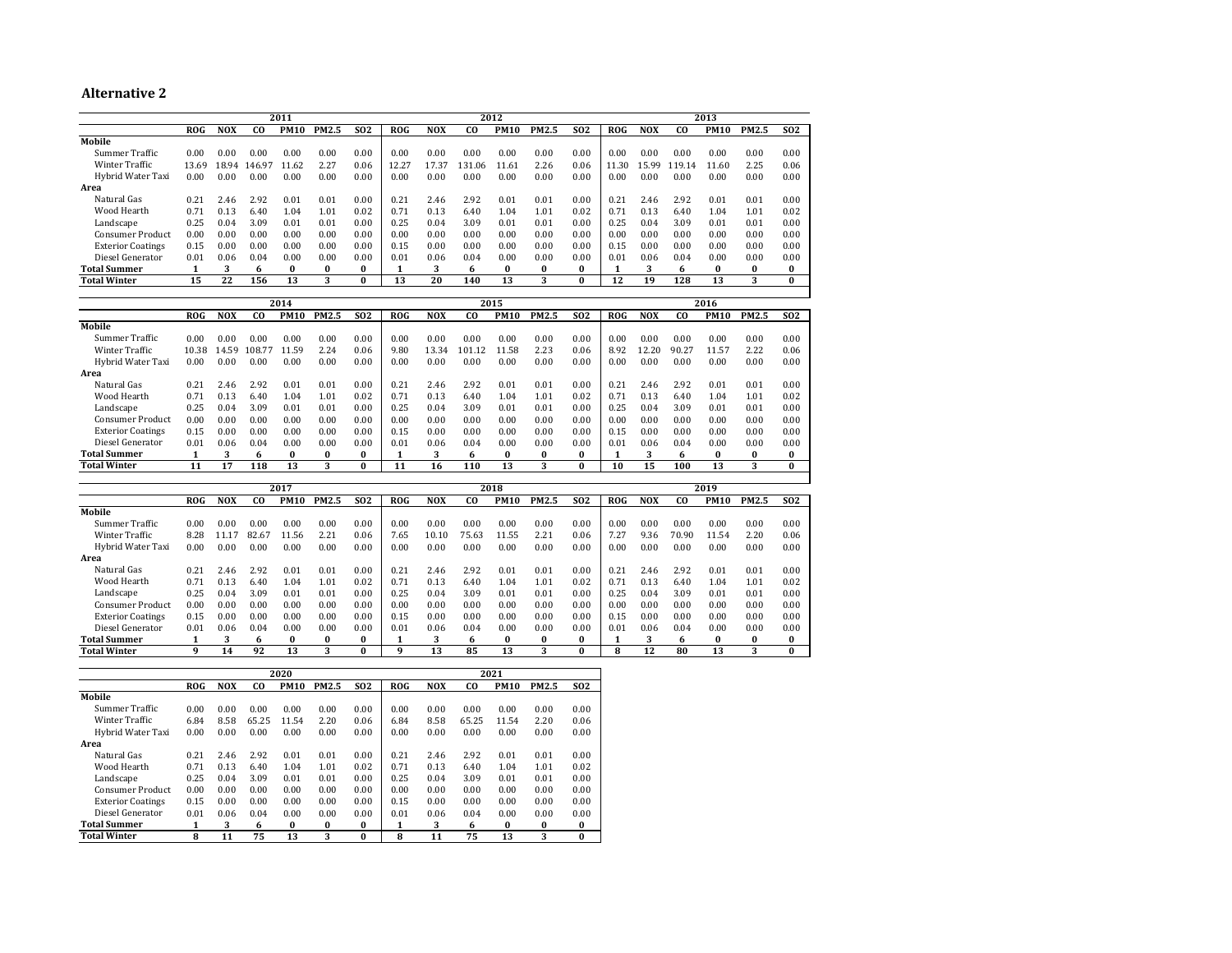|                          |            |            |          | 2011        |              |            |            |            |                | 2012        |          |            |            |            |          | 2013        |              |            |
|--------------------------|------------|------------|----------|-------------|--------------|------------|------------|------------|----------------|-------------|----------|------------|------------|------------|----------|-------------|--------------|------------|
|                          | <b>ROG</b> | <b>NOX</b> | CO.      | <b>PM10</b> | <b>PM2.5</b> | <b>SO2</b> | <b>ROG</b> | <b>NOX</b> | CO.            | <b>PM10</b> | PM2.5    | <b>SO2</b> | <b>ROG</b> | <b>NOX</b> | CO.      | <b>PM10</b> | <b>PM2.5</b> | <b>SO2</b> |
| Mobile                   |            |            |          |             |              |            |            |            |                |             |          |            |            |            |          |             |              |            |
| Summer Traffic           | 0.00       | 0.00       | 0.00     | 0.00        | 0.00         | 0.00       | 0.00       | 0.00       | 0.00           | 0.00        | 0.00     | 0.00       | 0.00       | 0.00       | 0.00     | 0.00        | 0.00         | 0.00       |
| <b>Winter Traffic</b>    | 0.00       | 0.00       | 0.00     | 0.00        | 0.00         | 0.00       | 0.00       | 0.00       | 0.00           | 0.00        | 0.00     | 0.00       | 0.00       | 0.00       | 0.00     | 0.00        | 0.00         | 0.00       |
| Hybrid Water Taxi        | 0.00       | 0.00       | 0.00     | 0.00        | 0.00         | 0.00       | 0.00       | 0.00       | 0.00           | 0.00        | 0.00     | 0.00       | 0.00       | 0.00       | 0.00     | 0.00        | 0.00         | 0.00       |
| Area                     |            |            |          |             |              |            |            |            |                |             |          |            |            |            |          |             |              |            |
| Natural Gas              | 0.00       | 0.00       | 0.00     | 0.00        | 0.00         | 0.00       | 0.00       | 0.00       | 0.00           | 0.00        | 0.00     | 0.00       | 0.00       | 0.00       | 0.00     | 0.00        | 0.00         | 0.00       |
| Landscape                | 0.00       | 0.00       | 0.00     | 0.00        | 0.00         | 0.00       | 0.00       | 0.00       | 0.00           | 0.00        | 0.00     | 0.00       | 0.00       | 0.00       | 0.00     | 0.00        | 0.00         | 0.00       |
| Consumer Product         | 0.00       | 0.00       | 0.00     | 0.00        | 0.00         | 0.00       | 0.00       | 0.00       | 0.00           | 0.00        | 0.00     | 0.00       | 0.00       | 0.00       | 0.00     | 0.00        | 0.00         | 0.00       |
| <b>Exterior Coatings</b> | 0.00       | 0.00       | 0.00     | 0.00        | 0.00         | 0.00       | 0.00       | 0.00       | 0.00           | 0.00        | 0.00     | 0.00       | 0.00       | 0.00       | 0.00     | 0.00        | 0.00         | 0.00       |
| Diesel Generator         | 0.01       | 0.06       | 0.04     | 0.00        | 0.00         | 0.00       | 0.01       | 0.06       | 0.04           | 0.00        | 0.00     | 0.00       | 0.01       | 0.06       | 0.04     | 0.00        | 0.00         | 0.00       |
| <b>Total Summer</b>      | 0          | $\bf{0}$   | 0        | 0           | 0            | 0          | $\bf{0}$   | 0          | $\bf{0}$       | $\bf{0}$    | 0        | 0          |            | $\bf{0}$   | $\bf{0}$ | 0           | $\bf{0}$     | $\bf{0}$   |
| <b>Total Winter</b>      | $\bf{0}$   | $\bf{0}$   | $\bf{0}$ | $\bf{0}$    | 0            | 0          | 0          | $\bf{0}$   | $\bf{0}$       | $\bf{0}$    | $\bf{0}$ | 0          | 0          | $\bf{0}$   | $\bf{0}$ | 0           | $\bf{0}$     | $\bf{0}$   |
|                          |            |            |          | 2014        |              |            |            |            |                | 2015        |          |            |            |            |          | 2016        |              |            |
|                          | <b>ROG</b> | <b>NOX</b> | CO.      | <b>PM10</b> | PM2.5        | <b>SO2</b> | <b>ROG</b> | <b>NOX</b> | C <sub>0</sub> | <b>PM10</b> | PM2.5    | <b>SO2</b> | <b>ROG</b> | <b>NOX</b> | CO.      | <b>PM10</b> | <b>PM2.5</b> | <b>SO2</b> |
| Mobile                   |            |            |          |             |              |            |            |            |                |             |          |            |            |            |          |             |              |            |
| Summer Traffic           | 9.67       | 8.48       | 79.91    | 10.31       | 2.00         | 0.06       | 9.23       | 7.81       | 74.36          | 10.3        | 1.97     | 0.06       | 8.57       | 7.08       | 66.7     | 10.3        | 1.97         | 0.06       |
| <b>Winter Traffic</b>    | 15.04      | 21.45      | 157.82   | 17.28       | 3.33         | 0.08       | 14.2       | 19.75      | 146.7          | 17.27       | 3.32     | 0.08       | 12.92      | 17.92      | 130.85   | 17.25       | 3.31         | 0.08       |
| Hybrid Water Taxi        | 0.55       | 0.83       | 1.89     | 0.05        | 0.04         | 0.00       | 0.57       | 0.86       | 1.95           | 0.05        | 0.05     | 0.00       | 0.59       | 0.88       | 2.01     | 0.05        | 0.05         | 0.00       |
| Area                     |            |            |          |             |              |            |            |            |                |             |          |            |            |            |          |             |              |            |
| Natural Gas              | 17.58      | 18.38      | 23.95    | 0.44        | 0.44         | 0.00       | 17.58      | 18.38      | 23.95          | 0.44        | 0.44     | 0.00       | 17.58      | 18.38      | 23.95    | 0.44        | 0.44         | 0.00       |

| <b>Total Winter</b>      | 27   |      | 184  | 18   |      |      | 36   | 39   | 173         | 18   |      |      | 34   | 3.        | 15   | 18   |      | 0    |
|--------------------------|------|------|------|------|------|------|------|------|-------------|------|------|------|------|-----------|------|------|------|------|
| <b>Total Summer</b>      | 32   | 28   | 115  |      |      |      | 32   | 27   | 110         |      |      |      |      |           | 102  |      |      |      |
| Diesel Generator         | 0.01 | 0.06 | 0.04 | 0.00 | 0.00 | 0.00 | 0.01 | 0.06 | 0.04        | 0.00 | 0.00 | 0.00 | 0.01 | 0.06      | 0.04 | 0.00 | 0.00 | 0.00 |
| <b>Exterior Coatings</b> | 1.28 | 0.00 | 0.00 | 0.00 | 0.00 | 0.00 | .28  | 0.00 | 0.00        | 0.00 | 0.00 | 0.00 | .28  | 0.00      | 0.00 | 0.00 | 0.00 | 0.00 |
| <b>Consumer Product</b>  | 2.10 | 0.00 | 0.00 | 0.00 | 0.00 | 0.00 | 2.10 | 0.00 | 0.00        | 0.00 | 0.00 | 0.00 | 2.10 | 0.00      | 0.00 | 0.00 | 0.00 | 0.00 |
| Landscape                | 0.74 | 0.12 | 9.27 | 0.03 | 0.03 | 0.00 |      | 0.12 | Q 27<br>7.4 | 0.03 | 0.03 | 0.00 | 0.74 | $_{0.12}$ | 9.27 | 0.03 | 0.03 | 0.00 |
|                          |      |      |      |      |      |      |      |      |             |      |      |      |      |           |      |      |      |      |

|                          |       |            |       | 2017        |              |            |            |            |       | 2018        |       |            |            |            |       | 2019        |              |            |
|--------------------------|-------|------------|-------|-------------|--------------|------------|------------|------------|-------|-------------|-------|------------|------------|------------|-------|-------------|--------------|------------|
|                          | ROG   | <b>NOX</b> | CO.   | <b>PM10</b> | <b>PM2.5</b> | <b>SO2</b> | <b>ROG</b> | <b>NOX</b> | CO.   | <b>PM10</b> | PM2.5 | <b>SO2</b> | <b>ROG</b> | <b>NOX</b> | CO.   | <b>PM10</b> | <b>PM2.5</b> | <b>SO2</b> |
| Mobile                   |       |            |       |             |              |            |            |            |       |             |       |            |            |            |       |             |              |            |
| Summer Traffic           | 9.59  | 7.5        | 71.34 | 11.84       | 2.26         | 0.07       | 9          | 6.77       | 65.45 | 11.83       | 2.26  | 0.07       | 9.79       | 6.94       | 68.55 | 13          | 2.48         | 0.07       |
| <b>Winter Traffic</b>    | 13    | 7.66       | .29.7 | 18.5        | 3.55         | 0.09       | 11.99      | 15.98      | 118.6 | 18.46       | 3.53  | 0.09       | 12.15      | 15.68      | 18.75 | 19.47       | 3.71         | 0.09       |
| Hybrid Water Taxi        | 0.61  | 0.91       | 2.08  | 0.05        | 0.05         | 0.00       | 0.63       | 0.94       | 2.14  | 0.06        | 0.05  | 0.00       | 0.64       | 0.97       | 2.21  | 0.06        | 0.05         | 0.00       |
| Area                     |       |            |       |             |              |            |            |            |       |             |       |            |            |            |       |             |              |            |
| Natural Gas              | 21.94 | 20.83      | 29.60 | 0.54        | 0.54         | 0.00       | 21.94      | 20.83      | 29.60 | 0.54        | 0.54  | 0.00       | 25.89      | 23.08      | 34.72 | 0.64        | 0.64         | 0.00       |
| Landscape                | 0.74  | 0.12       | 9.27  | 0.03        | 0.03         | 0.00       | 0.74       | 0.12       | 9.27  | 0.03        | 0.03  | 0.00       | 0.74       | 0.12       | 9.27  | 0.03        | 0.03         | 0.00       |
| Consumer Product         | 4.84  | 0.00       | 0.00  | 0.00        | 0.00         | 0.00       | 4.84       | 0.00       | 0.00  | 0.00        | 0.00  | 0.00       | 7.29       | 0.00       | 0.00  | 0.00        | 0.00         | 0.00       |
| <b>Exterior Coatings</b> | 1.66  | 0.00       | 0.00  | 0.00        | 0.00         | 0.00       | 1.66       | 0.00       | 0.00  | 0.00        | 0.00  | 0.00       | 2.00       | 0.00       | 0.00  | 0.00        | 0.00         | 0.00       |
| Diesel Generator         | 0.01  | 0.06       | 0.04  | 0.00        | 0.00         | 0.00       | 0.01       | 0.06       | 0.04  | 0.00        | 0.00  | 0.00       | 0.01       | 0.06       | 0.04  | 0.00        | 0.00         | 0.00       |
| <b>Total Summer</b>      | 39    | 29         | 112   | 12          | 3            | $\bf{0}$   | 39         | 29         | 106   | 12          | 3     | $\bf{0}$   | 46         | 31         | 115   | 14          |              | $\bf{0}$   |
| <b>Total Winter</b>      | 42    | 39         | 161   | 19          | 4            | $\bf{0}$   | 41         | 38         | 150   | 19          | 4     | $\bf{0}$   | 48         | 40         | 156   | 20          | 4            | 0          |

|                          |            |            |        | 2020        |              |            |            |            |        | 2021        |              |            |
|--------------------------|------------|------------|--------|-------------|--------------|------------|------------|------------|--------|-------------|--------------|------------|
|                          | <b>ROG</b> | <b>NOX</b> | CO.    | <b>PM10</b> | <b>PM2.5</b> | <b>SO2</b> | <b>ROG</b> | <b>NOX</b> | CO.    | <b>PM10</b> | <b>PM2.5</b> | <b>SO2</b> |
| Mobile                   |            |            |        |             |              |            |            |            |        |             |              |            |
| Summer Traffic           | 9.26       | 6.37       | 63.26  | 12.99       | 2.48         | 0.07       | 10.70      | 7.17       | 71.82  | 14.51       | 2.77         | 0.08       |
| Winter Traffic           | 11.44      | 14.36      | 109.28 | 19.47       | 3.71         | 0.09       | 12.35      | 15.42      | 118.24 | 20.77       | 3.96         | 0.10       |
| Hybrid Water Taxi        | 0.66       | 1.00       | 2.28   | 7.86        | 0.06         | 0.05       | 0.68       | 1.03       | 2.35   | 0.06        | 0.06         | 0.00       |
| Area                     |            |            |        |             |              |            |            |            |        |             |              |            |
| Natural Gas              | 25.89      | 23.08      | 34.72  | 0.64        | 0.64         | 0.00       | 30.94      | 25.89      | 41.27  | 0.77        | 0.77         | 0.00       |
| Landscape                | 0.74       | 0.12       | 9.27   | 0.03        | 0.03         | 0.00       | 0.74       | 0.12       | 9.27   | 0.03        | 0.03         | 0.00       |
| Consumer Product         | 7.29       | 0.00       | 0.00   | 0.00        | 0.00         | 0.00       | 10.47      | 0.00       | 0.00   | 0.00        | 0.00         | 0.00       |
| <b>Exterior Coatings</b> | 2.00       | 0.00       | 0.00   | 0.00        | 0.00         | 0.00       | 2.45       | 0.00       | 0.00   | 0.00        | 0.00         | 0.00       |
| Diesel Generator         | 0.01       | 0.06       | 0.04   | 0.00        | 0.00         | 0.00       | 0.01       | 0.06       | 0.04   | 0.00        | 0.00         | 0.00       |
| <b>Total Summer</b>      | 46         | 31         | 110    | 22          | 3            | $\bf{0}$   | 56         | 34         | 125    | 15          | 4            | 0          |
| <b>Total Winter</b>      | 47         | 38         | 146    | 28          | 4            | $\bf{0}$   | 57         | 42         | 162    | 22          | 5            | 0          |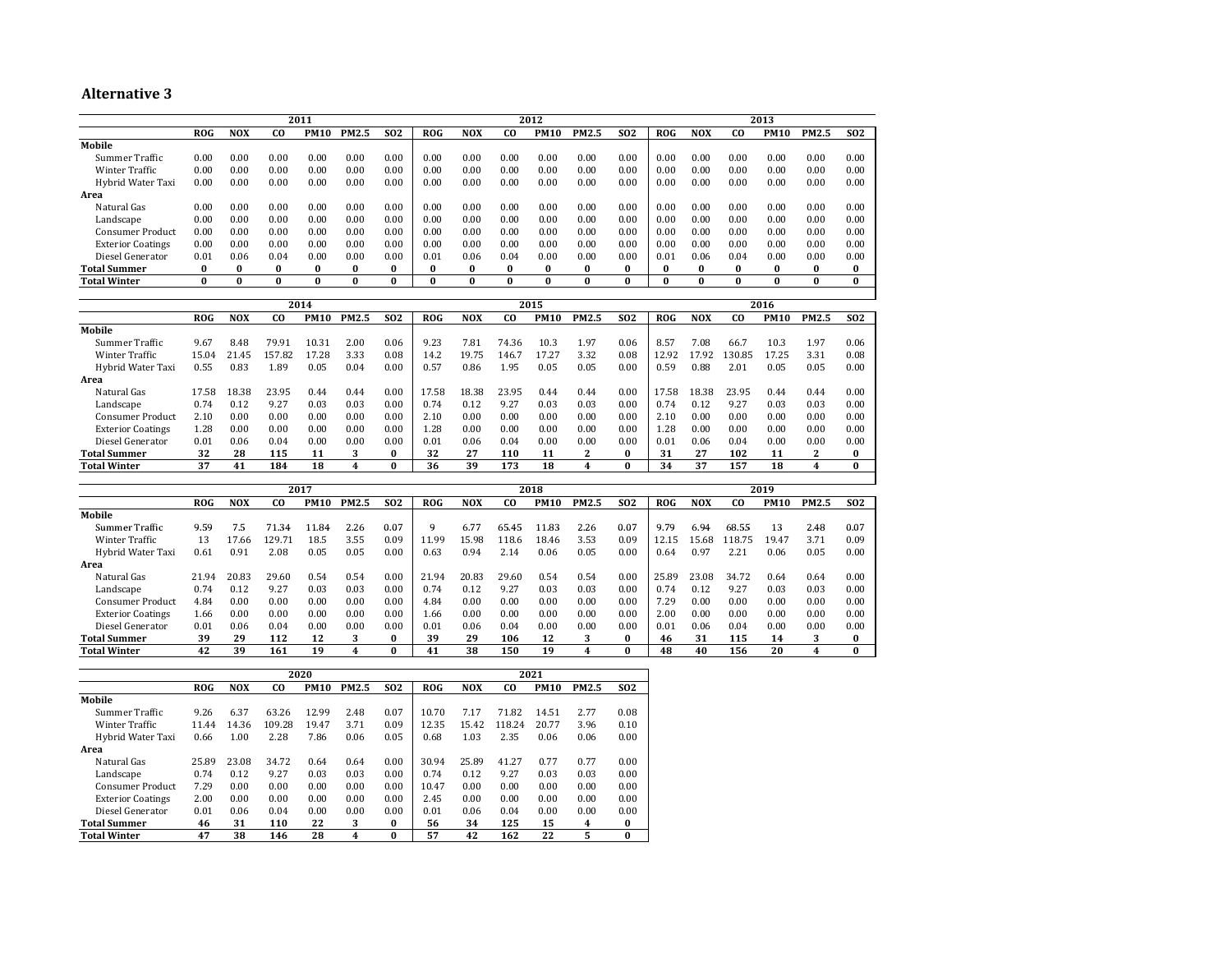|                          |              |              |                | 2011         |                   |               |              |              |                | 2012                    |                   |                      |                              |              |              | 2013         |                   |               |
|--------------------------|--------------|--------------|----------------|--------------|-------------------|---------------|--------------|--------------|----------------|-------------------------|-------------------|----------------------|------------------------------|--------------|--------------|--------------|-------------------|---------------|
|                          | <b>ROG</b>   | <b>NOX</b>   | CO             | <b>PM10</b>  | <b>PM2.5</b>      | <b>SO2</b>    | <b>ROG</b>   | <b>NOX</b>   | C <sub>0</sub> | <b>PM10</b>             | PM2.5             | S <sub>02</sub>      | <b>ROG</b>                   | <b>NOX</b>   | co           | <b>PM10</b>  | PM2.5             | <b>SO2</b>    |
| Mobile                   |              |              |                |              |                   |               |              |              |                |                         |                   |                      |                              |              |              |              |                   |               |
| Summer Traffic           | 0.00         | 0.00         | 0.00           | 0.00         | 0.00              | 0.00          | 3.96         | 4.15         | 39.94          | 4.06                    | 0.79              | 0.02                 | 3.69                         | 3.83         | 36.46        | 4.06         | 0.79              | 0.02          |
| <b>Winter Traffic</b>    | 0.00         | 0.00         | 0.00           | 0.00         | 0.00              | 0.00          | 4.52         | 6.18         | 47.93          | 4.06                    | 0.79              | 0.02                 | 4.17                         | 5.7          | 43.62        | 4.06         | 0.79              | 0.02          |
| Hybrid Water Taxi        | 0.00         | 0.00         | 0.00           | 0.00         | 0.00              | 0.00          | 0.00         | 0.00         | 0.00           | 0.00                    | 0.00              | 0.00                 | 0.00                         | 0.00         | 0.00         | 0.00         | 0.00              | 0.00          |
| Area                     |              |              |                |              |                   |               |              |              |                |                         |                   |                      |                              |              |              |              |                   |               |
| Natural Gas              | 0.00         | 0.00         | 0.00           | 0.00         | 0.00              | 0.00          | 0.26         | 0.16         | 0.34           | 0.01                    | 0.01              | 0.00                 | 0.26                         | 0.16         | 0.34         | 0.01         | 0.01              | 0.00          |
| Landscape                | 0.00         | 0.00         | 0.00           | 0.00         | 0.00              | 0.00          | 0.37         | 0.05         | 3.80           | 0.01                    | 0.01              | 0.00                 | 0.37                         | 0.05         | 3.80         | 0.01         | 0.01              | 0.00          |
| <b>Consumer Product</b>  | 0.00         | 0.00         | 0.00           | 0.00         | 0.00              | 0.00          | 0.78         | 0.00         | 0.00           | 0.00                    | 0.00              | 0.00                 | 0.78                         | 0.00         | 0.00         | 0.00         | 0.00              | 0.00          |
| <b>Exterior Coatings</b> | 0.00         | 0.00         | 0.00           | 0.00         | 0.00              | 0.00          | 0.40         | 0.00         | 0.00           | 0.00                    | 0.00              | 0.00                 | 0.40                         | 0.00         | 0.00         | 0.00         | 0.00              | 0.00          |
| <b>Total Summer</b>      | 0            | 0            | 0              | 0            | 0                 | 0             | 6            | 4            | 44             | 4                       | 1                 | $\bf{0}$             | 6                            | 4            | 41           | 4            | 1                 | $\bf{0}$      |
| <b>Total Winter</b>      | $\bf{0}$     | $\bf{0}$     | $\bf{0}$       | $\bf{0}$     | $\bf{0}$          | $\bf{0}$      | 6            | 6            | 48             | $\overline{\mathbf{4}}$ | $\mathbf{1}$      | $\bf{0}$             | 6                            | 6            | 44           | 4            | $\mathbf{1}$      | $\bf{0}$      |
|                          |              |              |                | 2014         |                   |               |              |              |                | 2015                    |                   |                      |                              |              |              | 2016         |                   |               |
|                          | <b>ROG</b>   | <b>NOX</b>   | co             | <b>PM10</b>  | <b>PM2.5</b>      | <b>SO2</b>    | <b>ROG</b>   | <b>NOX</b>   | C <sub>O</sub> | <b>PM10</b>             | PM2.5             | <b>SO2</b>           | <b>ROG</b>                   | <b>NOX</b>   | $_{\rm CO}$  | <b>PM10</b>  | <b>PM2.5</b>      | <b>SO2</b>    |
| Mobile                   |              |              |                |              |                   |               |              |              |                |                         |                   |                      |                              |              |              |              |                   |               |
| Summer Traffic           | 3.43         | 3.5          | 33.38          | 4.05         | 0.79              | 0.02          | 3.26         | 3.23         | 31.08          | 4.05                    | 0.78              | 0.02                 | 3.01                         | 2.93         | 27.93        | 4.05         | 0.77              | 0.02          |
| <b>Winter Traffic</b>    | 3.83         | 5.21         | 39.89          | 4.05         | 0.79              | 0.02          | 3.62         | 4.8          | 37.07          | 4.05                    | 0.78              | 0.02                 | 3.3                          | 4.35         | 33.14        | 4.05         | 0.77              | 0.02          |
| Hybrid Water Taxi        | 0.00         | 0.00         | 0.00           | 0.00         | 0.00              | 0.00          | 0.00         | 0.00         | 0.00           | 0.00                    | 0.00              | 0.00                 | 0.00                         | 0.00         | 0.00         | 0.00         | 0.00              | 0.00          |
| Area                     |              |              |                |              |                   |               |              |              |                |                         |                   |                      |                              |              |              |              |                   |               |
| Natural Gas              | 0.26         | 0.16         | 0.34           | 0.01         | 0.01              | 0.00          | 0.26         | 0.16         | 0.34           | 0.01                    | 0.01              | 0.00                 | 0.26                         | 0.16         | 0.34         | 0.01         | 0.01              | 0.00          |
| Landscape                | 0.37         | 0.05         | 3.80           | 0.01         | 0.01              | 0.00          | 0.37         | 0.05         | 3.80           | 0.01                    | 0.01              | 0.00                 | 0.37                         | 0.05         | 3.80         | 0.01         | 0.01              | 0.00          |
| <b>Consumer Product</b>  | 0.78         | 0.00         | 0.00           | 0.00         | 0.00              | 0.00          | 0.78         | 0.00         | 0.00           | 0.00                    | 0.00              | 0.00                 | 0.78                         | 0.00         | 0.00         | 0.00         | 0.00              | 0.00          |
| <b>Exterior Coatings</b> | 0.40         | 0.00         | 0.00           | 0.00         | 0.00              | 0.00          | 0.40         | 0.00         | 0.00           | 0.00                    | 0.00              | 0.00                 | 0.40                         | 0.00         | 0.00         | 0.00         | 0.00              | 0.00          |
| <b>Total Summer</b>      | 5            | 4            | 38             | 4            | 1                 | $\bf{0}$      | 5            | 3            | 35             | 4                       | 1                 | $\bf{0}$             | 5                            | 3            | 32           | 4            | 1                 | $\bf{0}$      |
| <b>Total Winter</b>      | 5            | 5            | 40             | 4            | $\mathbf{1}$      | 0             | 5            | 5            | 37             | 4                       | $\mathbf{1}$      | $\bf{0}$             | 5                            | 5            | 33           | 4            | $\mathbf{1}$      | $\bf{0}$      |
|                          |              |              |                |              |                   |               |              |              |                |                         |                   |                      |                              |              |              |              |                   |               |
|                          |              |              |                | 2017         |                   |               |              |              |                | 2018                    |                   |                      |                              |              |              | 2019         |                   |               |
|                          | <b>ROG</b>   | NOX          | $\overline{c}$ | PM10         | <b>PM2.5</b>      | <b>SO2</b>    | <b>ROG</b>   | NOX          | $\overline{c}$ | <b>PM10</b>             | <b>PM2.5</b>      | <b>SO2</b>           | <b>ROG</b>                   | NOX          | $_{\rm CO}$  | PM10         | <b>PM2.5</b>      | <b>SO2</b>    |
| <b>Mobile</b>            |              |              |                |              |                   |               |              |              |                |                         |                   |                      |                              |              |              |              |                   |               |
| Summer Traffic           | 2.81         | 2.68         | 25.67          | 4.03         | 0.77              | 0.02          | 2.63<br>2.84 | 2.42         | 23.56          | 4.03                    | 0.77<br>0.77      | 0.02                 | 2.51                         | 2.25         | 22.1         | 4.03         | 0.77              | 0.02          |
| <b>Winter Traffic</b>    | 3.07         | 3.98         | 30.37          | 4.03         | 0.77              | 0.02          |              | 3.61         | 27.81          | 4.03                    |                   | 0.02                 | 2.7                          | 3.34         | 26.06        | 4.03         | 0.77              | 0.02          |
| Hybrid Water Taxi        | 0.00         | 0.00         | 0.00           | 0.00         | 0.00              | 0.00          | 0.00         | 0.00         | 0.00           | 0.00                    | 0.00              | 0.00                 | 0.00                         | 0.00         | 0.00         | 0.00         | 0.00              | 0.00          |
| Area<br>Natural Gas      |              |              |                |              |                   |               |              |              |                |                         |                   |                      |                              |              |              |              |                   |               |
| Landscape                | 0.26         | 0.16<br>0.05 | 0.34<br>3.80   | 0.01<br>0.01 | 0.01<br>0.01      | 0.00<br>0.00  | 0.26<br>0.37 | 0.16<br>0.05 | 0.34<br>3.80   | 0.01<br>0.01            | 0.01<br>0.01      | 0.00<br>0.00         | 0.26<br>0.37                 | 0.16<br>0.05 | 0.34<br>3.80 | 0.01<br>0.01 | 0.01<br>0.01      | 0.00<br>0.00  |
| <b>Consumer Product</b>  | 0.37<br>0.78 | 0.00         | 0.00           | 0.00         | 0.00              | 0.00          | 0.78         | 0.00         | 0.00           | 0.00                    | 0.00              | 0.00                 | 0.78                         | 0.00         | 0.00         | 0.00         | 0.00              | 0.00          |
| <b>Exterior Coatings</b> | 0.40         | 0.00         | 0.00           | 0.00         |                   | 0.00          | 0.40         | 0.00         | 0.00           | 0.00                    | 0.00              |                      |                              | 0.00         | 0.00         | 0.00         | 0.00              | 0.00          |
| <b>Total Summer</b>      |              |              | 30             |              | 0.00              |               |              |              |                |                         |                   | 0.00                 | 0.40                         |              | 26           |              |                   |               |
| <b>Total Winter</b>      | 5<br>5       | 3<br>4       | 31             | 4<br>4       | 1<br>$\mathbf{1}$ | 0<br>$\bf{0}$ | 4<br>4       | 3<br>4       | 28<br>28       | 4<br>4                  | 1<br>$\mathbf{1}$ | $\bf{0}$<br>$\bf{0}$ | 4<br>$\overline{\mathbf{4}}$ | 2<br>4       | 26           | 4<br>4       | 1<br>$\mathbf{1}$ | 0<br>$\bf{0}$ |
|                          |              |              |                |              |                   |               |              |              |                |                         |                   |                      |                              |              |              |              |                   |               |

|                          |            |            |                | 2020        |       |            |            |            |       | 2021        |       |              |
|--------------------------|------------|------------|----------------|-------------|-------|------------|------------|------------|-------|-------------|-------|--------------|
|                          | <b>ROG</b> | <b>NOX</b> | C <sub>0</sub> | <b>PM10</b> | PM2.5 | <b>SO2</b> | <b>ROG</b> | <b>NOX</b> | CO.   | <b>PM10</b> | PM2.5 | <b>SO2</b>   |
| Mobile                   |            |            |                |             |       |            |            |            |       |             |       |              |
| Summer Traffic           | 2.37       | 2.06       | 20.4           | 4.03        | 0.77  | 0.02       | 2.37       | 2.06       | 20.40 | 4.03        | 0.77  | 0.02         |
| Winter Traffic           | 2.53       | 3.07       | 23.99          | 4.03        | 0.77  | 0.02       | 2.53       | 3.07       | 23.99 | 4.03        | 0.77  | 0.02         |
| Hybrid Water Taxi        | 0.00       | 0.00       | 0.00           | 0.00        | 0.00  | 0.00       | 0.00       | 0.00       | 0.00  | 0.00        | 0.00  | 0.00         |
| Area                     |            |            |                |             |       |            |            |            |       |             |       |              |
| Natural Gas              | 0.26       | 0.16       | 0.34           | 0.01        | 0.01  | 0.00       | 0.26       | 0.16       | 0.34  | 0.01        | 0.01  | 0.00         |
| Landscape                | 0.37       | 0.05       | 3.80           | 0.01        | 0.01  | 0.00       | 0.37       | 0.05       | 3.80  | 0.01        | 0.01  | 0.00         |
| <b>Consumer Product</b>  | 0.78       | 0.00       | 0.00           | 0.00        | 0.00  | 0.00       | 0.78       | 0.00       | 0.00  | 0.00        | 0.00  | 0.00         |
| <b>Exterior Coatings</b> | 0.40       | 0.00       | 0.00           | 0.00        | 0.00  | 0.00       | 0.40       | 0.00       | 0.00  | 0.00        | 0.00  | 0.00         |
| <b>Total Summer</b>      | 4          | 2          | 25             | 4           |       | 0          | 4          | 2          | 25    | 4           | 1     | 0            |
| <b>Total Winter</b>      | 4          | 3          | 24             | 4           |       | 0          | 4          | 3          | 24    | 4           | 1     | $\mathbf{0}$ |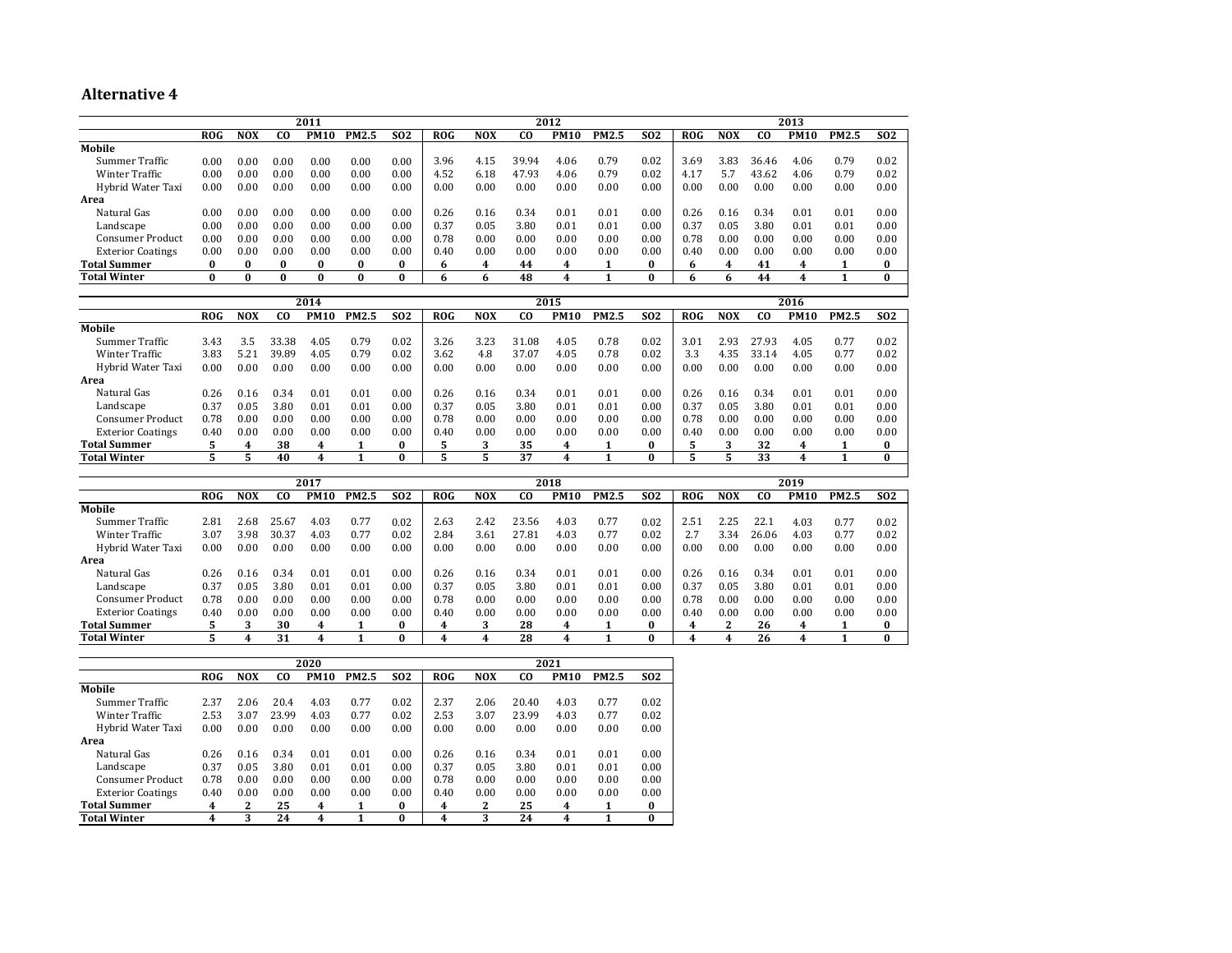|                          | 2011       |            |            |             |              |            | 2012       |            |                |                     |              |                  |              | 2013       |                |                     |              |            |  |
|--------------------------|------------|------------|------------|-------------|--------------|------------|------------|------------|----------------|---------------------|--------------|------------------|--------------|------------|----------------|---------------------|--------------|------------|--|
|                          | <b>ROG</b> | <b>NOX</b> | co         | <b>PM10</b> | PM2.5        | <b>SO2</b> | <b>ROG</b> | <b>NOX</b> | C <sub>0</sub> | <b>PM10</b>         | <b>PM2.5</b> | S <sub>0</sub> 2 | <b>ROG</b>   | <b>NOX</b> | <b>CO</b>      | <b>PM10</b>         | PM2.5        | <b>SO2</b> |  |
| <b>Mobile</b>            |            |            |            |             |              |            |            |            |                |                     |              |                  |              |            |                |                     |              |            |  |
| <b>Summer Traffic</b>    | 0.00       | 0.00       | 0.00       | 0.00        | 0.00         | 0.00       | 0.00       | 0.00       | 0.00           | 0.00                | 0.00         | 0.00             | 0.00         | 0.00       | 0.00           | 0.00                | 0.00         | 0.00       |  |
| <b>Winter Traffic</b>    | 0.00       | 0.00       | 0.00       | 0.00        | 0.00         | 0.00       | 0.00       | 0.00       | 0.00           | 0.00                | 0.00         | 0.00             | 0.00         | 0.00       | 0.00           | 0.00                | 0.00         | 0.00       |  |
| Hybrid Water Taxi        | 0.00       | 0.00       | 0.00       | 0.00        | 0.00         | 0.00       | 0.00       | 0.00       | 0.00           | 0.00                | 0.00         | 0.00             | 0.00         | 0.00       | 0.00           | 0.00                | 0.00         | 0.00       |  |
| Area                     |            |            |            |             |              |            |            |            |                |                     |              |                  |              |            |                |                     |              |            |  |
| Natural Gas              | 0.00       | 0.00       | 0.00       | 0.00        | 0.00         | 0.00       | 0.00       | 0.00       | 0.00           | 0.00                | 0.00         | 0.00             | 0.00         | 0.00       | 0.00           | 0.00                | 0.00         | 0.00       |  |
| Landscape                | 0.00       | 0.00       | 0.00       | 0.00        | 0.00         | 0.00       | 0.00       | 0.00       | 0.00           | 0.00                | 0.00         | 0.00             | 0.00         | 0.00       | 0.00           | 0.00                | 0.00         | 0.00       |  |
| <b>Consumer Product</b>  | 0.00       | 0.00       | 0.00       | 0.00        | 0.00         | 0.00       | 0.00       | 0.00       | 0.00           | 0.00                | 0.00         | 0.00             | 0.00         | 0.00       | 0.00           | 0.00                | 0.00         | 0.00       |  |
| <b>Exterior Coatings</b> | 0.00       | 0.00       | 0.00       | 0.00        | 0.00         | 0.00       | 0.00       | 0.00       | 0.00           | 0.00                | 0.00         | 0.00             | 0.00         | 0.00       | 0.00           | 0.00                | 0.00         | 0.00       |  |
| Diesel Generator         | 0.01       | 0.06       | 0.04       | 0.00        | 0.00         | 0.00       | 0.01       | 0.06       | 0.04           | 0.00                | 0.00         | 0.00             | 0.01         | 0.06       | 0.04           | 0.00                | 0.00         | 0.00       |  |
| <b>Total Summer</b>      | $\bf{0}$   | 0          | $\bf{0}$   | 0           | $\bf{0}$     | 0          | $\bf{0}$   | $\bf{0}$   | 0              | $\bf{0}$            | 0            | 0                | $\bf{0}$     | $\bf{0}$   | 0              | $\bf{0}$            | $\bf{0}$     | 0          |  |
| <b>Total Winter</b>      | $\bf{0}$   | $\bf{0}$   | $\Omega$   | 0           | $\bf{0}$     | 0          | $\bf{0}$   | $\bf{0}$   | 0              | $\bf{0}$            | $\bf{0}$     | $\bf{0}$         | $\mathbf{0}$ | $\bf{0}$   | $\bf{0}$       | $\bf{0}$            | $\bf{0}$     | $\bf{0}$   |  |
|                          |            |            |            |             |              |            |            |            |                |                     |              |                  |              |            |                |                     |              |            |  |
|                          |            |            | 2014       |             |              |            |            |            |                | 2015                |              |                  |              |            |                | 2016                |              |            |  |
|                          | <b>ROG</b> | NOX        | co         | <b>PM10</b> | <b>PM2.5</b> | <b>SO2</b> | <b>ROG</b> | <b>NOX</b> | C <sub>0</sub> | <b>PM10</b>         | <b>PM2.5</b> | S <sub>02</sub>  | <b>ROG</b>   | NOX        | C <sub>0</sub> | <b>PM10</b>         | <b>PM2.5</b> | <b>SO2</b> |  |
| <b>Mobile</b>            |            |            |            |             |              |            |            |            |                |                     |              |                  |              |            |                |                     |              |            |  |
| <b>Summer Traffic</b>    | 5.52       | 5.19       | 48.46      | 6.25        | 1.2          | 0.03       | 5.27       | 4.77       | 45.09          | 6.23                | 1.2          | 0.03             | 4.88         | 4.34       | 40.46          | 6.22                | 1.2          | 0.03       |  |
| <b>Winter Traffic</b>    | 12.62      | 17.9       | 132.39     | 14.36       | 2.77         | 0.08       | 11.92      | 16.5       | 123.1          | 14.33               | 2.76         | 0.08             | 10.86        | 14.97      | 109.8          | 14.32               | 2.75         | 0.08       |  |
| Hybrid Water Taxi        | 0.55       | 0.83       | 1.89       | 0.05        | 0.04         | 0.00       | 0.57       | 0.86       | 1.95           | 0.05                | 0.05         | 0.00             | 0.59         | 0.88       | 2.01           | 0.05                | 0.05         | 0.00       |  |
| Area                     |            |            |            |             |              |            |            |            |                |                     |              |                  |              |            |                |                     |              |            |  |
| Natural Gas              | 11.29      | 13.07      | 15.55      | 0.28        | 0.28         | 0.00       | 11.29      | 13.07      | 15.55          | 0.28                | 0.28         | 0.00             | 11.29        | 13.07      | 15.55          | 0.28                | 0.28         | 0.00       |  |
| Landscape                | 0.61       | 0.10       | 7.73       | 0.03        | 0.03         | 0.00       | 0.61       | 0.10       | 7.73           | 0.03                | 0.03         | 0.00             | 0.61         | 0.10       | 7.73           | 0.03                | 0.03         | 0.00       |  |
| <b>Consumer Product</b>  | 0.59       | 0.00       | 0.00       | 0.00        | 0.00         | 0.00       | 0.59       | 0.00       | 0.00           | 0.00                | 0.00         | 0.00             | 0.59         | 0.00       | 0.00           | 0.00                | 0.00         | 0.00       |  |
| <b>Exterior Coatings</b> | 0.90       | 0.00       | 0.00       | 0.00        | 0.00         | 0.00       | 0.90       | 0.00       | 0.00           | 0.00                | 0.00         | 0.00             | 0.90         | 0.00       | 0.00           | 0.00                | 0.00         | 0.00       |  |
| Diesel Generator         | 0.01       | 0.06       | 0.04       | 0.00        | 0.00         | 0.00       | 0.01       | 0.06       | 0.04           | 0.00                | 0.00         | 0.00             | 0.01         | 0.06       | 0.04           | 0.00                | 0.00         | 0.00       |  |
| <b>Total Summer</b>      | 19         | 19         | 74         | 7           | 2            | 0          | 19         | 19         | 70             | 7                   | 2            | 0                | 19           | 18         | 66             | 7                   | 2            | 0          |  |
| <b>Total Winter</b>      | 26         | 32         | 150        | 15          | 3            | $\bf{0}$   | 25         | 30         | 141            | 15                  | 3            | $\bf{0}$         | 24           | 29         | 127            | 15                  | 3            | $\bf{0}$   |  |
|                          |            |            |            |             |              |            |            |            |                |                     |              |                  |              |            |                |                     |              |            |  |
|                          | <b>ROG</b> | <b>NOX</b> | 2017<br>co | <b>PM10</b> | <b>PM2.5</b> | <b>SO2</b> | <b>ROG</b> | <b>NOX</b> | co             | 2018<br><b>PM10</b> | PM2.5        | S <sub>0</sub> 2 |              | <b>NOX</b> |                | 2019<br><b>PM10</b> | PM2.5        | <b>SO2</b> |  |
| <b>Mobile</b>            |            |            |            |             |              |            |            |            |                |                     |              |                  | <b>ROG</b>   |            | <b>CO</b>      |                     |              |            |  |
| <b>Summer Traffic</b>    | 10.44      | 7.57       | 74.5       | 11.49       | 2.21         | 0.06       | 9.79       | 6.85       | 68.41          | 11.48               | 2.19         | 0.06             | 9.65         | 6.53       | 66.15          | 11.79               | 2.25         | 0.06       |  |
|                          |            |            |            |             |              |            |            |            |                |                     |              |                  |              |            |                |                     |              |            |  |

| <b>Total Winter</b>      | 57    | 42            | 181    | 20    | 4             | 0             | 56    | 40    | 170   | 20    | 4    | 0    | 58            | 40        | 165   | 20    |      | $\bf{0}$ |
|--------------------------|-------|---------------|--------|-------|---------------|---------------|-------|-------|-------|-------|------|------|---------------|-----------|-------|-------|------|----------|
| <b>Total Summer</b>      | 55    | 31            | 124    | 12    |               | $\bf{0}$      | 54    | 30    | 118   | 12    | 3    | 0    | 55            | 30        | 118   | 13    | っ    | $\bf{0}$ |
| Diesel Generator         | 0.01  | 0.06          | 0.04   | 0.00  | 0.00          | 0.00          | 0.01  | 0.06  | 0.04  | 0.00  | 0.00 | 0.00 | 0.01          | 0.06      | 0.04  | 0.00  | 0.00 | 0.00     |
| <b>Exterior Coatings</b> | 2.41  | 0.00          | 0.00   | 0.00  | 0.00          | 0.00          | 2.41  | 0.00  | 0.00  | 0.00  | 0.00 | 0.00 | 2.54          | 0.00      | 0.00  | 0.00  | 0.00 | 0.00     |
| <b>Consumer Product</b>  | 11.59 | 0.00          | 0.00   | 0.00  | 0.00          | 0.00          | 11.59 | 0.00  | 0.00  | 0.00  | 0.00 | 0.00 | 1.99          | $_{0.00}$ | 0.00  | 0.00  | 0.00 | 0.00     |
| Landscape                | 0.74  | 0.12          | 9.27   | 0.03  | 0.03          | 0.00          | 0.74  | 0.12  | 9.27  | 0.03  | 0.03 | 0.00 | 0.80          | 0.13      | 9.63  | 0.03  | 0.03 | 0.00     |
| Natural Gas              | 28.72 | 22.1          | 38.04  | 0.71  | $0.7^{\circ}$ | 0.00          | 28.72 | 22.12 | 38.04 | 0.71  | 0.71 | 0.00 | 29.86         | 22.80     | 39.53 | 0.74  | 0.74 | 0.00     |
| Area                     |       |               |        |       |               |               |       |       |       |       |      |      |               |           |       |       |      |          |
| Hybrid Water Taxi        | 0.61  | $0.9^{\circ}$ | 2.08   | 0.05  | 0.05          | 0.00          | 0.63  | 0.94  | 2.14  | 0.06  | 0.05 | 0.00 | 0.64          | 0.97      | 2.21  | 0.06  | 0.05 | 0.00     |
| Winter Traffic           | 14    | 18.56         | 140.57 | 18.99 | 3.63          | $0.1^{\circ}$ | 13.03 | 16.92 | 29.6  | 19.12 | 3.65 | 0.1  | $2.6^{\circ}$ | 5.94      | 23.6  | 19.39 | 3.69 | 0.1      |
| Summer Traffic           | 10.44 | . .57         | 74.5   | 1.49  | 2.21          | 0.06          | 9.79  | 6.85  | 68.41 | 1.48  | 2.19 | 0.06 | 9.65          | 6.53      | 66.15 | 11.79 | 2.25 | 0.06     |

|                          |            |            | 2020   |             |              | 2021       |            |            |        |             |              |            |  |
|--------------------------|------------|------------|--------|-------------|--------------|------------|------------|------------|--------|-------------|--------------|------------|--|
|                          | <b>ROG</b> | <b>NOX</b> | CO.    | <b>PM10</b> | <b>PM2.5</b> | <b>SO2</b> | <b>ROG</b> | <b>NOX</b> | CO.    | <b>PM10</b> | <b>PM2.5</b> | <b>SO2</b> |  |
| Mobile                   |            |            |        |             |              |            |            |            |        |             |              |            |  |
| Summer Traffic           | 9.13       | 6          | 61.07  | 11.79       | 2.25         | 0.06       | 9.38       | 6.17       | 62.88  | 12.11       | 2.31         | 0.06       |  |
| <b>Winter Traffic</b>    | 11.85      | 14.6       | 113.81 | 19.38       | 3.69         | 0.1        | 12.06      | 14.84      | 115.80 | 19.68       | 3.74         | 0.10       |  |
| Hybrid Water Taxi        | 0.66       | 1.00       | 2.28   | 7.86        | 0.06         | 0.05       | 0.68       | 1.03       | 2.35   | 0.06        | 0.06         | 0.00       |  |
| Area                     |            |            |        |             |              |            |            |            |        |             |              |            |  |
| Natural Gas              | 29.86      | 22.80      | 39.53  | 0.74        | 0.74         | 0.00       | 30.94      | 23.41      | 40.93  | 0.77        | 0.77         | 0.00       |  |
| Landscape                | 0.80       | 0.13       | 9.63   | 0.03        | 0.03         | 0.00       | 0.87       | 0.13       | 9.99   | 0.04        | 0.04         | 0.00       |  |
| <b>Consumer Product</b>  | 11.99      | 0.00       | 0.00   | 0.00        | 0.00         | 0.00       | 12.38      | 0.00       | 0.00   | 0.00        | 0.00         | 0.00       |  |
| <b>Exterior Coatings</b> | 2.54       | 0.00       | 0.00   | 0.00        | 0.00         | 0.00       | 2.65       | 0.00       | 0.00   | 0.00        | 0.00         | 0.00       |  |
| Diesel Generator         | 0.01       | 0.06       | 0.04   | 0.00        | 0.00         | 0.00       | 0.01       | 0.06       | 0.04   | 0.00        | 0.00         | 0.00       |  |
| <b>Total Summer</b>      | 55         | 30         | 113    | 20          | 3            | $\bf{0}$   | 57         | 31         | 116    | 13          | 3            | 0          |  |
| <b>Total Winter</b>      | 57         | 38         | 156    | 28          | 4            | $\bf{0}$   | 59         | 39         | 159    | 21          | 5            | $\bf{0}$   |  |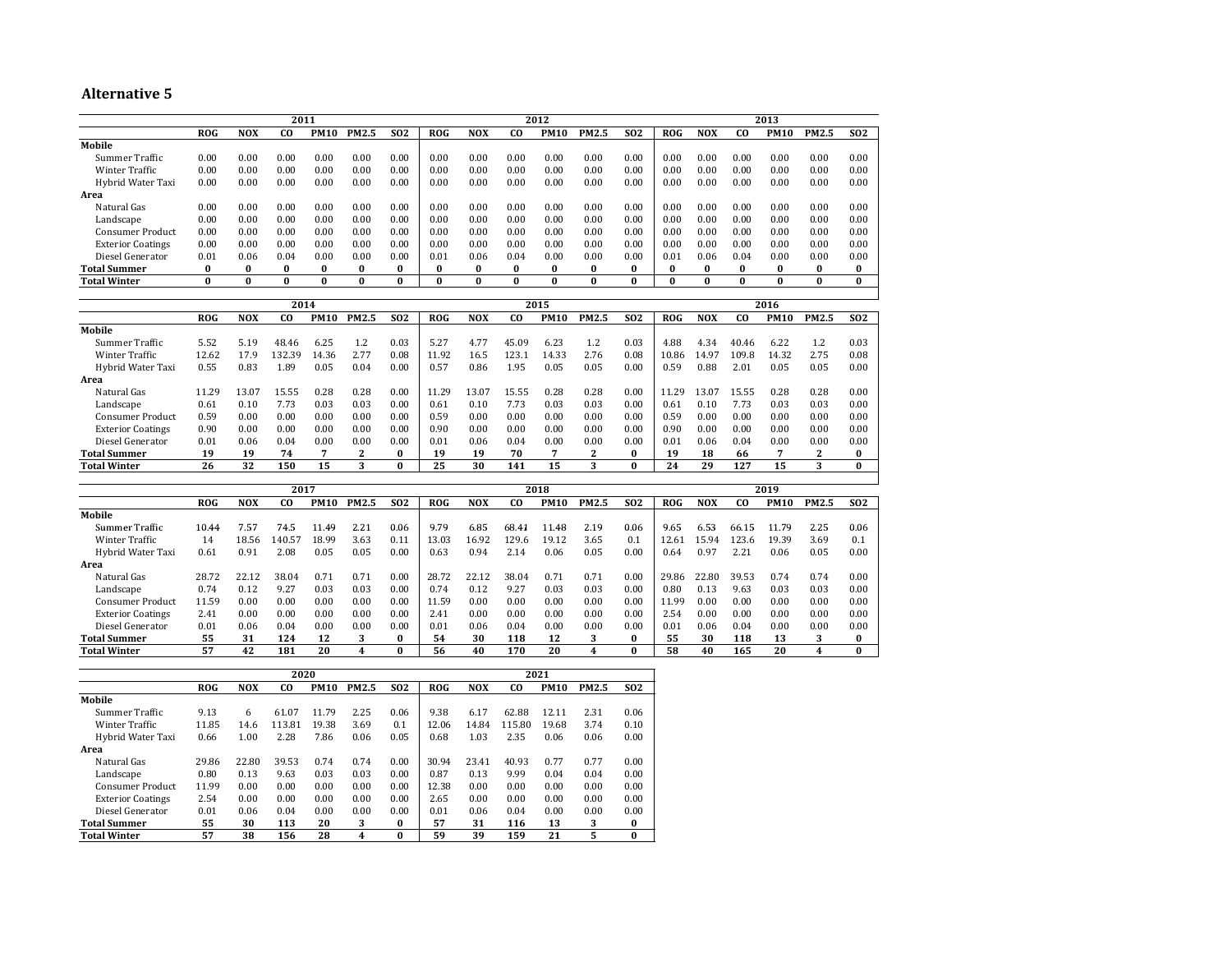|                                            |            |            | 2011        |                |                              |                 |            |            |                | 2012           |                              |               |            |            |          | 2013        |                  |               |
|--------------------------------------------|------------|------------|-------------|----------------|------------------------------|-----------------|------------|------------|----------------|----------------|------------------------------|---------------|------------|------------|----------|-------------|------------------|---------------|
|                                            | <b>ROG</b> | <b>NOX</b> | CO.         | <b>PM10</b>    | PM2.5                        | <b>SO2</b>      | <b>ROG</b> | <b>NOX</b> | co             | <b>PM10</b>    | PM2.5                        | <b>SO2</b>    | <b>ROG</b> | <b>NOX</b> | co       | <b>PM10</b> | PM2.5            | <b>SO2</b>    |
| Mobile                                     |            |            |             |                |                              |                 |            |            |                |                |                              |               |            |            |          |             |                  |               |
| Summer Traffic                             | 0.00       | 0.00       | 0.00        | 0.00           | 0.00                         | 0.00            | 0.00       | 0.00       | 0.00           | 0.00           | 0.00                         | 0.00          | 0.00       | 0.00       | 0.00     | 0.00        | 0.00             | 0.00          |
| <b>Winter Traffic</b>                      | 0.00       | 0.00       | 0.00        | 0.00           | 0.00                         | 0.00            | 0.00       | 0.00       | 0.00           | 0.00           | 0.00                         | 0.00          | 0.00       | 0.00       | 0.00     | 0.00        | 0.00             | 0.00          |
| Hybrid Water Taxi                          | 0.00       | 0.00       | 0.00        | 0.00           | 0.00                         | 0.00            | 0.00       | 0.00       | 0.00           | 0.00           | 0.00                         | 0.00          | 0.00       | 0.00       | 0.00     | 0.00        | 0.00             | 0.00          |
| Area                                       |            |            |             |                |                              |                 |            |            |                |                |                              |               |            |            |          |             |                  |               |
| Natural Gas                                | 0.00       | 0.00       | 0.00        | 0.00           | 0.00                         | 0.00            | 0.00       | 0.00       | 0.00           | 0.00           | 0.00                         | 0.00          | 0.00       | 0.00       | 0.00     | 0.00        | 0.00             | 0.00          |
| Landscape                                  | 0.00       | 0.00       | 0.00        | 0.00           | 0.00                         | 0.00            | 0.00       | 0.00       | 0.00           | 0.00           | 0.00                         | 0.00          | 0.00       | 0.00       | 0.00     | 0.00        | 0.00             | 0.00          |
| Consumer Product                           | 0.00       | 0.00       | 0.00        | 0.00           | 0.00                         | 0.00            | 0.00       | 0.00       | 0.00           | 0.00           | 0.00                         | 0.00          | 0.00       | 0.00       | 0.00     | 0.00        | 0.00             | 0.00          |
| <b>Exterior Coatings</b>                   | 0.00       | 0.00       | 0.00        | 0.00           | 0.00                         | 0.00            | 0.00       | 0.00       | 0.00           | 0.00           | 0.00                         | 0.00          | 0.00       | 0.00       | 0.00     | 0.00        | 0.00             | 0.00          |
| Diesel Generator                           | 0.01       | 0.06       | 0.04        | 0.00           | 0.00                         | 0.00            | 0.01       | 0.06       | 0.04           | 0.00           | 0.00                         | 0.00          | 0.01       | 0.06       | 0.04     | 0.00        | 0.00             | 0.00          |
| <b>Total Summer</b>                        | 0          | 0          | 0           | 0              | 0                            | 0               | $\bf{0}$   | 0          | $\bf{0}$       | $\bf{0}$       | 0                            | 0             | 0          | 0          | 0        | 0           | $\bf{0}$         | 0             |
| <b>Total Winter</b>                        | $\bf{0}$   | $\bf{0}$   | $\bf{0}$    | $\bf{0}$       | $\bf{0}$                     | $\bf{0}$        | $\bf{0}$   | $\bf{0}$   | $\bf{0}$       | $\bf{0}$       | $\bf{0}$                     | $\bf{0}$      | $\bf{0}$   | $\bf{0}$   | $\bf{0}$ | $\bf{0}$    | $\bf{0}$         | $\bf{0}$      |
|                                            |            |            | 2014        |                |                              |                 |            |            |                | 2015           |                              |               |            |            |          | 2016        |                  |               |
|                                            | <b>ROG</b> | <b>NOX</b> | CO          | <b>PM10</b>    | PM2.5                        | <b>SO2</b>      | <b>ROG</b> | <b>NOX</b> | co             | <b>PM10</b>    | PM2.5                        | <b>SO2</b>    | <b>ROG</b> | <b>NOX</b> | co       | <b>PM10</b> | PM2.5            | <b>SO2</b>    |
| Mobile                                     |            |            |             |                |                              |                 |            |            |                |                |                              |               |            |            |          |             |                  |               |
| Summer Traffic                             | 5.96       | 5.53       | 51.82       | 6.62           | 1.28                         | 0.03            | 5.69       | 5.09       | 48.22          | 6.62           | 1.28                         | 0.03          | 5.27       | 4.62       | 43.27    | 6.61        | 1.26             | 0.06          |
| <b>Winter Traffic</b>                      | 12.72      | 18.01      | 133.5       | 14.4           | 2.78                         | 0.07            | 12.02      | 16.59      | 124.1          | 14.39          | 2.78                         | 0.07          | 10.95      | 15.04      | 110.7    | 14.38       | 2.77             | 0.07          |
| Hybrid Water Taxi                          | 0.55       | 0.83       | 1.89        | 0.05           | 0.04                         | 0.00            | 0.57       | 0.86       | 1.95           | 0.05           | 0.05                         | 0.00          | 0.59       | 0.88       | 2.01     | 0.05        | 0.05             | 0.00          |
| Area<br>Natural Gas                        | 11.48      | 12.69      | 15.73       | 0.28           | 0.28                         | 0.00            | 11.48      | 12.69      | 15.73          | 0.28           | 0.28                         | 0.00          | 11.48      | 12.69      | 15.73    | 0.28        | 0.28             | 0.00          |
| Landscape                                  | 0.61       | 0.10       | 7.73        | 0.03           | 0.03                         | 0.00            | 0.61       | 0.10       | 7.73           | 0.03           | 0.03                         | 0.00          | 0.61       | 0.10       | 7.73     | 0.03        | 0.03             | 0.00          |
| <b>Consumer Product</b>                    | 0.59       | 0.00       | 0.00        | 0.00           | 0.00                         | 0.00            | 0.59       | 0.00       | 0.00           | 0.00           | 0.00                         | 0.00          | 0.59       | 0.00       | 0.00     | 0.00        | 0.00             | 0.00          |
| <b>Exterior Coatings</b>                   | 0.84       | 0.00       | 0.00        | 0.00           | 0.00                         | 0.00            | 0.84       | 0.00       | 0.00           | 0.00           | 0.00                         | 0.00          | 0.84       | 0.00       | 0.00     | 0.00        | 0.00             | 0.00          |
| Diesel Generator                           | 0.01       | 0.06       | 0.04        | 0.00           | 0.00                         | 0.00            | 0.01       | 0.06       | 0.04           | 0.00           | 0.00                         | 0.00          | 0.01       | 0.06       | 0.04     | 0.00        | 0.00             | 0.00          |
| <b>Total Summer</b>                        | 20         | 19         | 77          | $\overline{7}$ | $\boldsymbol{2}$             | 0               | 20         | 19         | 74             | $\overline{7}$ | $\mathbf{2}$                 | $\bf{0}$      | 19         | 18         | 69       | 7           | $\boldsymbol{2}$ | $\bf{0}$      |
| <b>Total Winter</b>                        | 26         | 32         | 151         | 15             | 3                            | 0               | 26         | 30         | 142            | 15             | 3                            | $\bf{0}$      | 24         | 29         | 129      | 15          | 3                | $\bf{0}$      |
|                                            |            |            | 2017        |                |                              |                 |            |            |                | 2018           |                              |               |            |            |          | 2019        |                  |               |
|                                            | <b>ROG</b> | <b>NOX</b> | $_{\rm CO}$ | <b>PM10</b>    | <b>PM2.5</b>                 | <b>SO2</b>      | <b>ROG</b> | <b>NOX</b> | co             | <b>PM10</b>    | <b>PM2.5</b>                 | <b>SO2</b>    | <b>ROG</b> | <b>NOX</b> | CO.      | <b>PM10</b> | <b>PM2.5</b>     | <b>SO2</b>    |
| Mobile                                     |            |            |             |                |                              |                 |            |            |                |                |                              |               |            |            |          |             |                  |               |
| Summer Traffic                             | 8.71       | 6.53       | 63.66       | 9.97           | 1.91                         | 0.05            | 8.17       | 5.9        | 58.44          | 9.97           | 1.91                         | 0.05          | 8.05       | 5.64       | 56.51    | 10.25       | 1.96             | 0.05          |
| <b>Winter Traffic</b>                      | 12.85      | 17.08      | 128.3       | 17.59          | 3.37                         | 0.09            | 11.89      | 15.44      | 117.4          | 17.56          | 3.36                         | 0.09          | 11.51      | 14.55      | 112      | 17.81       | 3.4              | 0.09          |
| Hybrid Water Taxi                          | 0.61       | 0.91       | 2.08        | 0.05           | 0.05                         | 0.00            | 0.63       | 0.94       | 2.14           | 0.06           | 0.05                         | 0.00          | 0.64       | 0.97       | 2.21     | 0.06        | 0.05             | 0.00          |
| Area                                       |            |            |             |                |                              |                 |            |            |                |                |                              |               |            |            |          |             |                  |               |
| Natural Gas                                | 24.00      | 20.08      | 32.01       | 0.60           | 0.60                         | 0.00            | 24.00      | 20.08      | 32.01          | 0.60           | 0.60                         | 0.00          | 25.15      | 20.78      | 33.51    | 0.62        | 0.62             | 0.00          |
| Landscape                                  | 0.61       | 0.10       | 7.73        | 0.03           | 0.03                         | 0.00            | 0.61       | 0.10       | 7.73           | 0.03           | 0.03                         | 0.00          | 0.67       | 0.11       | 8.04     | 0.03        | 0.03             | 0.00          |
| Consumer Product                           | 7.09       | 0.00       | 0.00        | 0.00           | 0.00                         | 0.00            | 7.09       | 0.00       | 0.00           | 0.00           | 0.00                         | 0.00          | 7.44       | 0.00       | 0.00     | 0.00        | 0.00             | 0.00          |
| <b>Exterior Coatings</b>                   | 1.74       | 0.00       | 0.00        | 0.00           | 0.00                         | 0.00            | 1.74       | 0.00       | 0.00           | 0.00           | 0.00                         | 0.00          | 1.85       | 0.00       | 0.00     | 0.00        | 0.00             | 0.00          |
| Diesel Generator                           | 0.01       | 0.06       | 0.04        | 0.00           | 0.00                         | 0.00            | 0.01       | 0.06       | 0.04           | 0.00           | 0.00                         | 0.00          | 0.01       | 0.06       | 0.04     | 0.00        | 0.00             | 0.00          |
| <b>Total Summer</b><br><b>Total Winter</b> | 43<br>46   | 28         | 106         | 11<br>18       | 3<br>$\overline{\mathbf{4}}$ | 0<br>$\bf{0}$   | 42<br>45   | 27<br>37   | 100<br>152     | 11<br>18       | 3<br>$\overline{\mathbf{4}}$ | 0<br>$\bf{0}$ | 44<br>47   | 28         | 100      | 11          | 3<br>4           | 0<br>$\bf{0}$ |
|                                            |            | 38         | 162<br>2020 |                |                              |                 |            |            |                | 2021           |                              |               |            | 36         | 148      | 18          |                  |               |
|                                            | ROG        | <b>NOX</b> | CO          | <b>PM10</b>    | $\overline{PM2.5}$           | S <sub>02</sub> | <b>ROG</b> | NOX        | $\overline{c}$ | <b>PM10</b>    | $\overline{PM2.5}$           | <b>SO2</b>    |            |            |          |             |                  |               |
| Mobile                                     |            |            |             |                |                              |                 |            |            |                |                |                              |               |            |            |          |             |                  |               |
| Summer Traffic                             | 7.62       | 5.17       | 52.18       | 10.25          | 1.95                         | 0.05            | 8.94       | 5.92       | 60.31          | 11.68          | 2.24                         | 0.06          |            |            |          |             |                  |               |
| <b>Winter Traffic</b>                      | 10.79      | 13.33      | 103.1       | 17.79          | 3.39                         | 0.09            | 11.75      | 14.42      | 112.2          | 19.17          | 3.66                         | 0.09          |            |            |          |             |                  |               |
| Hybrid Water Taxi                          | 0.66       | 1.00       | 2.28        | 7.86           | 0.06                         | 0.05            | 0.68       | 1.03       | 2.35           | 0.06           | 0.06                         | 0.00          |            |            |          |             |                  |               |
| Area                                       |            |            |             |                |                              |                 |            |            |                |                |                              |               |            |            |          |             |                  |               |
| Natural Gas                                | 25.15      | 20.78      | 33.51       | 0.62           | 0.62                         | 0.00            | 30.94      | 24.06      | 41.02          | 0.77           | 0.77                         | 0.00          |            |            |          |             |                  |               |
| Landscape                                  | 0.67       | 0.11       | 8.04        | 0.03           | 0.03                         | 0.00            | 0.73       | 0.11       | 8.35           | 0.03           | 0.03                         | 0.00          |            |            |          |             |                  |               |
| <b>Consumer Product</b>                    | 7.44       | 0.00       | 0.00        | 0.00           | 0.00                         | 0.00            | 10.22      | 0.00       | 0.00           | 0.00           | 0.00                         | 0.00          |            |            |          |             |                  |               |
| <b>Exterior Coatings</b>                   | 1.85       | 0.00       | 0.00        | 0.00           | 0.00                         | 0.00            | 2.28       | 0.00       | 0.00           | 0.00           | 0.00                         | 0.00          |            |            |          |             |                  |               |
| Diesel Generator                           | 0.01       | 0.06       | 0.04        | 0.00           | 0.00                         | 0.00            | 0.01       | 0.06       | 0.04           | 0.00           | 0.00                         | 0.00          |            |            |          |             |                  |               |
| <b>Total Summer</b>                        | 43         | 27         | 96          | 19             | 3                            | 0               | 54         | 31         | 112            | 13             | 3                            | 0             |            |            |          |             |                  |               |
| <b>Total Winter</b>                        | 46         | 35         | 139         | 26             | $\overline{\mathbf{4}}$      | $\bf{0}$        | 56         | 40         | 156            | 20             | $\overline{\mathbf{4}}$      | $\bf{0}$      |            |            |          |             |                  |               |